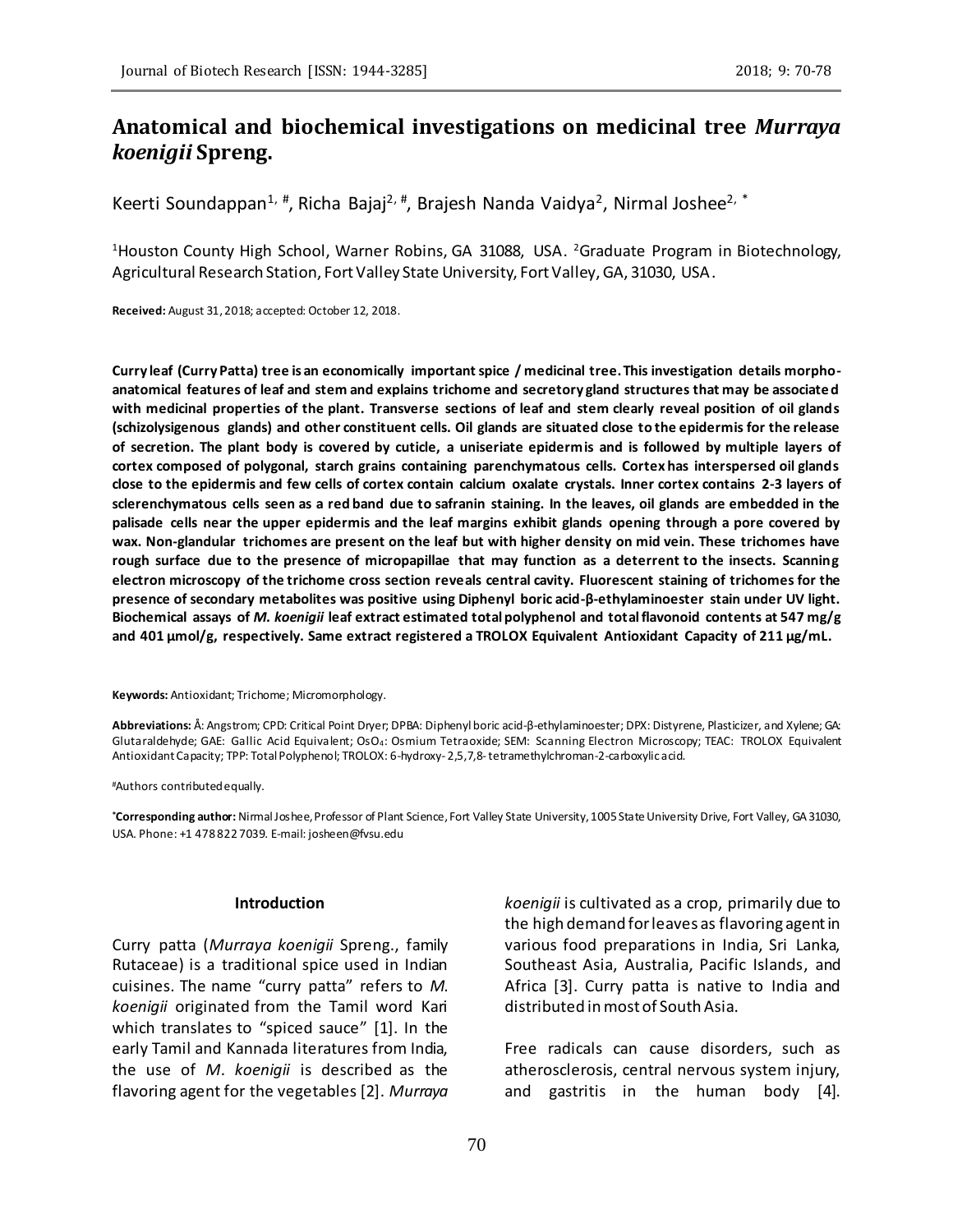Phytochemical studies on the leaves, stem, bark, and root of this plant have shown the presence of large concentrations of alkaloids, terpenes, saponins, and phenolic compounds with high radical scavenging activity [5, 6, 7, 8]. Curry patta is a rich source of aromatic terpenes and pharmacologically important carbazole alkaloids e.g. mahanimbine, murrayanol and mahanine that are related to the antioxidant activity [6, 9]. Plant-based antioxidants block free radicals produced through oxidation, thus inhibiting chain reactions that could lead to degradation and death of cells in human body. Antioxidants are marketed as beneficial to us by protecting the skin, supporting digestion and the immune system. Antioxidant effect of curry leaf powder in chicken and goat meat products has also been reported [10, 11].

Chemical compounds are synthesized in specialized structures in plants known as trichomes, broadly divide into glandular and non-glandular types. Glandular trichomes are the synthesizing centers of many compounds [12]. Internal secretory structures include idioblasts, schizogenous cavities, secretory cells, and lysigenous cavities. Idioblasts are isolated secretory cells that usually contain distinct substances such as mucilage, tannin, oils, and calcium oxalate [13]. Schizogenous cavities are formed by the separation of cells from each other during development. These cavities are surrounded by secretory cells which fill the cavities with substances such as mucilage, oils, and resins or gums [14]. These non-metabolic compounds have important adaptive value serving mainly to protect the plant from herbivores and outside invasion from insects, attract pollinators or protect proteins and nucleic acid of the cell. These molecules produced by the secretory glands and trichomes are vital to the survival of the plant and collectively provide an adaptive edge to the plant by regulating evapotranspiration, shielding from harmful rays and deterring insects and predators [15, 16, 17]. Although *M*. *koenigii*is an important aromatic and medicinal plant, not much is known about the biosynthesis of

different types of secondary metabolites at the molecular pathway level.

Recently, leaf transcriptome sequencing and analysis was carried out to understand the biosynthesis of specialized terpenoids and carbazole alkaloids in *M*. *koenigii* [18]. Thus, the level of activity of various plant chemicals is important for the evaluation of their potential health benefit to humans [19, 20]. This study was aimed at creating an understanding of micromorphology and histology of *M*. *koenigi*i leaf and stem and assess antioxidant capacity of the methanolic extracts.

## **Materials and methods**

## **1. Plant material**.

Leaves and stem pieces of *M*. *koenigii* were collected from a two-year-old cultivated plant. The fresh plant samples were collected, weighed, measured, and prepared separately for each of the tests performed.

# **2. Micromorphology.**

Fresh plant material was used to study surface structures under light and fluorescent microscope on leaf and stem. Another batch of plant tissue was fixed and processed to study structures in detail under a scanning electron microscope (SEM).

# **3. Light Microscopy.**

The trichomes on the surface of fresh leaf and stem were observed under a Leica microscope MZ10F with camera DFC450C (Leica Microscope Systems, Ltd., Buffalo, IL, USA) using Leica suite v 4.4 software.

## **4. Fluorescent Microscopy.**

In order to record the presence and secretory nature of trichomes, two leaf samples measuring one square cm were cut. These samples were submerged in Natural Product Reagent Diphenyl boric acid-β-ethylaminoester (DPBA) stain (Sigma-Aldrich, Saint Louis, MO, USA) as outlined in Heinrich et al., [21]. The hydroxyl group in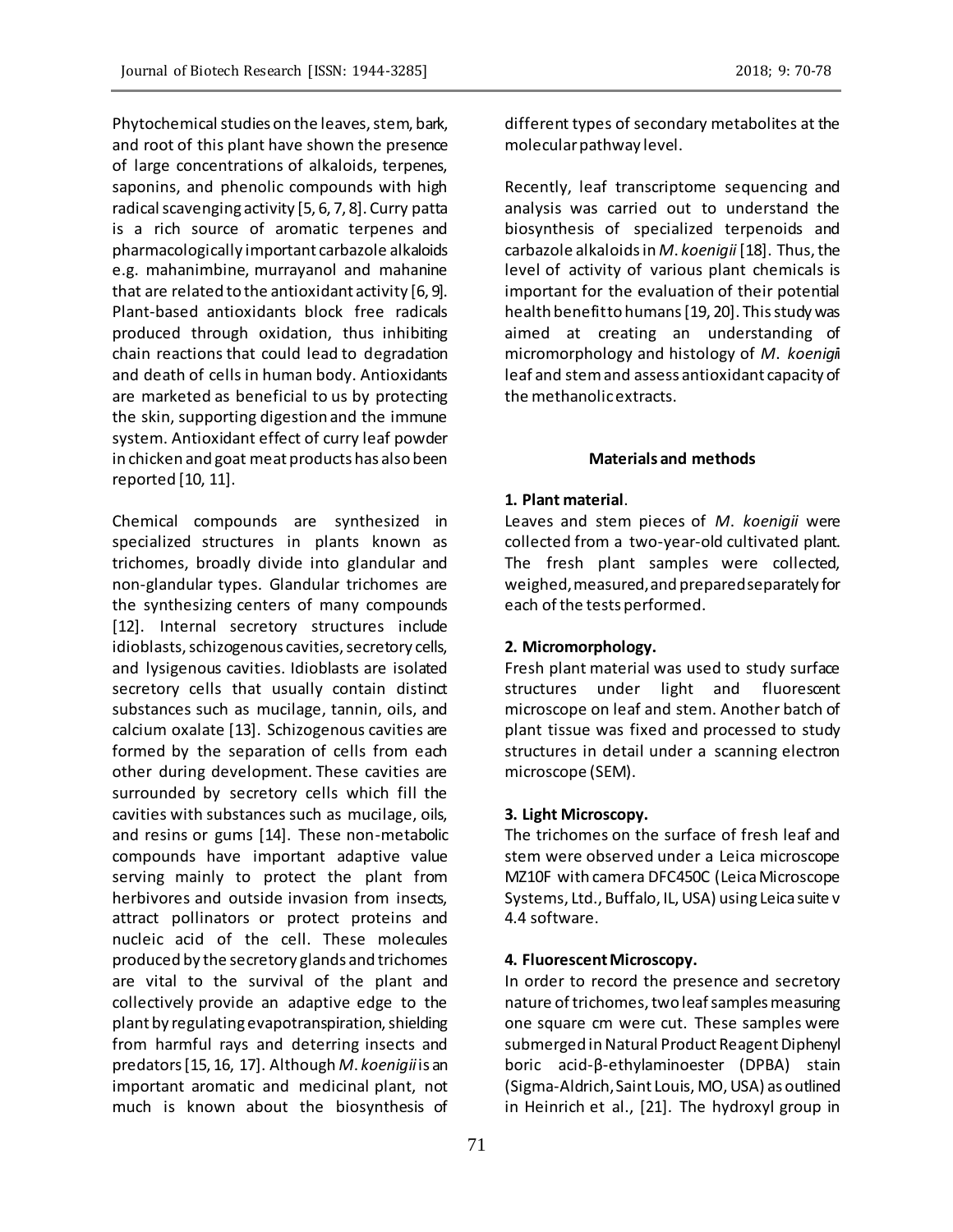DPBA reacts with the flavonoid compound present in trichomes, which emit yellow green fluorescence [22]. The leaf samples were soaked in DPBA stain under low light for 5 min and then placed on a microscope slide, adaxial and abaxial sides facing up for observations. Two drops of DPBA were placed on the tissue, and a cover slip was placed over the samples to view under the fluorescent microscope (OLYMPUS BX-43, Olympus America, PA, USA) using DAPI filter (with excitation light at λ 386 nm; emission λ 490 nm) to capture images with camera (Olympus DP-72, Olympus America, PA, USA) and a UV source (X-cite series 120 Q, Lumen Dynamics, Ontario, Canada).

### **5. Scanning Electron Microscopy.**

Plant samples were observed under a SEM (Hitachi S3400 NII, Hitachi High Technologies America, Inc., CA, USA). The leaf samples were excised to fit on Hitachi M4 aluminum specimen mount (Ted Pella, Inc., CA, USA) for observing abaxial and adaxial surface. Leaf and stem samples were prepared as per Vaidya et al., [23] with some modifications. The leaves were submerged in chloroform (Fisher Scientific, MA, USA) for 24 h prior to fixation. Primary fixation was done in 2% glutaraldehyde (GA) (EMS, PA, USA) for 1 h at 4°C and then washed in Sorenson's phosphate buffer saline (PBS) buffer (pH 7.2) (EMS, PA, USA) three times followed by secondary fixation in 1% osmium tetraoxide  $(OsO<sub>4</sub>)$  (EMS, PA, USA) for 1 h at 4°C. Then the samples were washed with  $dH_2O$  three times for 15 min each. Fixed samples were then dehydrated using ascending ethanol series from 25, 50, 60, 70, 80, 95, and 100% (EMS, PA, USA) each for 15 min and in 100% ethanol three times to ensure complete dehydration. Critical Point Drying (CPD) was carried out at 35°C with  $CO<sub>2</sub>$  at 1,250 psi (LEICA CPD 300, LEICA, Germany). Leaf samples were placed on aluminum stubs using double-sided carbon tape. The leaf samples were sputter coated (Denton Desk V, Denton, NJ, USA) with gold for 60 s under a vacuum pressure of 0.05 torr and thickness of 50 Å.

#### **6. Histology of stems and leaves.**

For histological studies samples were fixed in Histochoice® (Amresco, OH, USA) and remaining steps (fixing, dehydration, paraffin infiltration, specimen mounting, tissue embedding, sectioning, deparaffinization, and slide preparation) were followed as per Vaidya et al., [23]. For anatomical details, sections were double stained using aqueous 1% Safranin O (Sigma Aldrich, MO, USA) for 12 h and 0.1% (w/v) Fast green (Sigma Aldrich, MO, USA) in 95% ethanol for 3-5 seconds [24]. After staining, the slides were rinsed in 100% ethanol two times to complete dehydration and remove nonspecifically bound stains. Sections were cut at 6 micron thickness to reveal all internal details. Permanent slides were prepared by layering 1-2 drops of DPX mountant (Sigma Aldrich, MO, USA) and cover glass over stained and dehydrated sections, dried over night at 45°C and then observed under a microscope.

# **7. Trichome count and surface area calculation of leaves.**

Leaf samples stained with DPBA as above were used for counting trichomes under fluorescent microscope. The fluorescing trichomes were counted on both abaxial and adaxial surfaces. The surface area of mature and immature staged *M*. *koenigii* leaves was calculated by placing them on a graph paper that contained unit squares measuring 5 x 5 mm<sup>2</sup>. Five leaves each for immature and mature stage were collected and placed on the graph paper to draw their outer margins. Based on the number of full and more than 50% covered squares under the leaf on the graph paper, area was calculated, and statistical analysis carried out.

## **8. Biochemical assays.**

#### **(1) Preparation of methanolic leaf extract:**

Protocols outlined in Vaidya et al., 2013 [20] were adopted with minor modifications for extraction and biochemical assays. Two grams of the fresh tissue (fully expanded leaves) were submerged in liquid nitrogen in a chilled mortar to facilitate grinding and minimize degradation of phytochemicals. The homogenized leaf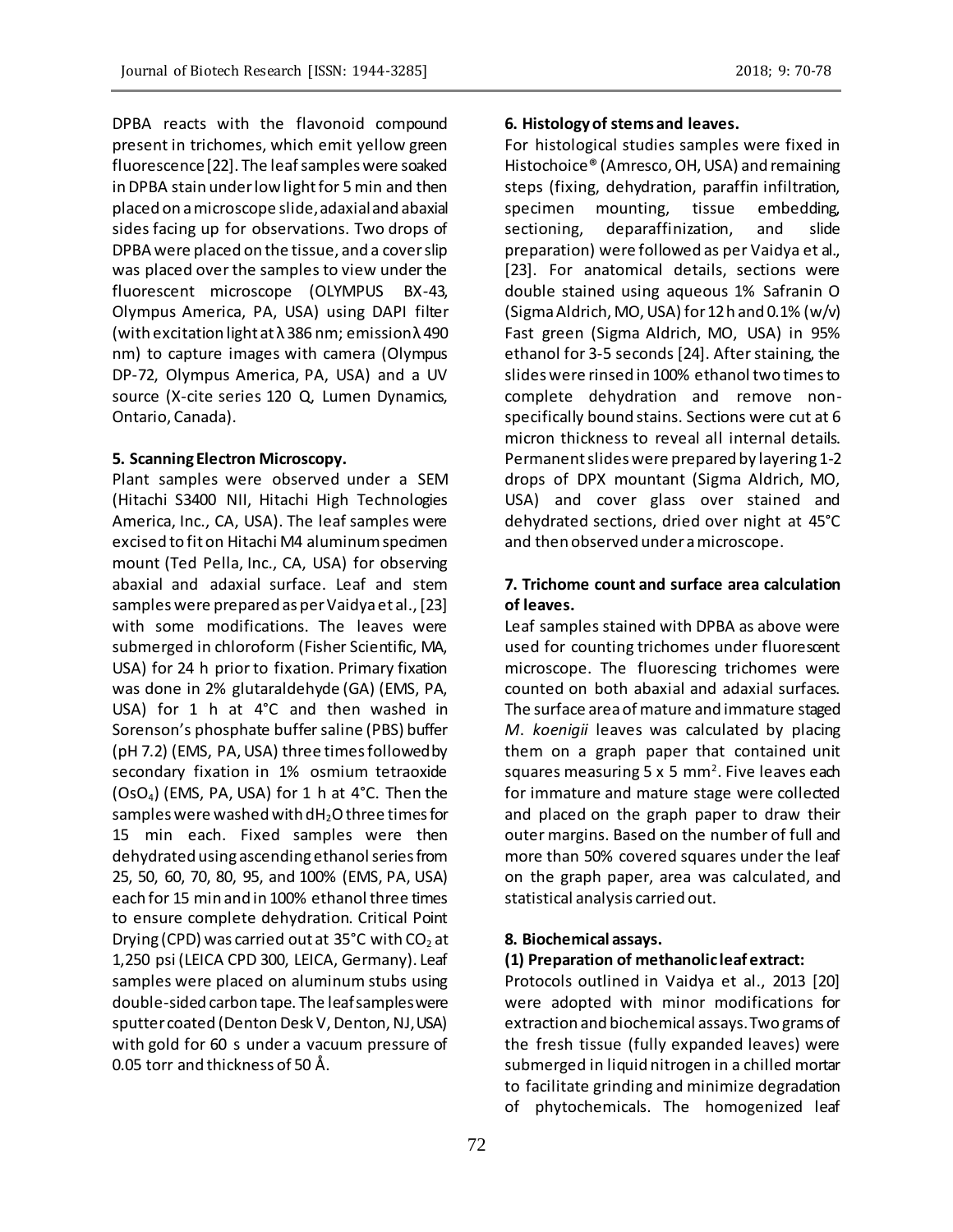powder was suspended in 50 mL of HPLC grade methanol (Burdick and Jackson, MI, USA) and left overnight (18 h at 28.5°C) in the dark on an orbital shaker at 150 RPM (Benchmark Mini Incu-Shaker, NJ, USA). The suspension was then transferred to 50 mL Falcon tubes (BD, NJ, USA) and centrifuged at 13,500 RPM (Eppendorf centrifuge 5810R, NH, USA) at 25°C for 40 min. The supernatant was collected, and the remaining pellet was extracted again with 25 mL methanol for 2 h. After the second extraction, the two extracts were combined, and the pellets were discarded. The combined extract was filtered through a double layer of Whatman filter paper No. 2 (GE Healthcare Life Sciences, NJ, USA) and stored in air tight 50 mL Falcon tubes at 4°C in the dark.

# **(2) Assays:**

Total polyphenol (TPP) content was determined by the Folin-Ciocalteu reagent method [25] as modified by Yi and Wetzstein [19], and further modified by Vaidya et al., [20]. The flavonoid content was measured using aluminum chloride colorimetric method [26] as standardized by Vaidya et al., [20]. Average flavonoid content was calculated from three different repetitions for the same extract using the Gallic Acid standard curve. Rosemary (Rosmarinus officinalis) leaf extract, a plant with high antioxidant capacity, prepared in identical fashion was used as a standard to facilitate comparison [19]. TROLOX equivalent antioxidant capacity (TEAC) of a sample was calculated based on the inhibition of radical cation absorption exerted by the standard TROLOX solution (6 hydroxy-2, 5, 7, 8-tetramethy-chroman-2 carboxylic acid) (Sigma-Aldrich, MO, USA) [27]. The TEAC assay was carried out as per the protocols optimized in our lab [20].

## **9. Statistical analysis.**

All data are presented as means ± SE for at least three replications of each sample. Statistical analysis was based on one-way analysis of variance (ANOVA) with results at p≤ 0.05 level and means were separated using Tukey's posthoc mean separation test.

## **Results and discussion**

## **1. Micromorphology (1) Light Microscopy:**

Trichome distribution on the leaf was restricted to the mid-vein and margin predominantly but a few scattered on the lamina are also visible (Figures 1 A, L and 3 A). For immature leaves, abaxial and adaxial surfaces had same density of trichomes whereas mature leaves exhibited higher density of trichomes on the abaxial surface than on the adaxial surface. Only one type of long, slender non-glandular trichomes were observed on the leaf and stem samples (Figure 1, J - K).

## **(2) Fluorescent Microscopy:**

The trichomes fluoresced bright yellow when stained with DPBA, suggesting presence of secondary metabolites (Figure 1 L and 3 A). High concentration of trichomes on leaf mid rib and margin can be seen on Figure 3A.

## **(3) Scanning Electron Microscopy:**

Epidermal cell layer exhibits the presence of cuticle and apparently covered by wax forming chimney like pattern (Figure 1 A-B) around openings of schizolysigenous glands (Figure 2 A-D). A thick cuticle layer on the surface of leaves with numerous stomata on the abaxial surface were observed (Figure 1F, M). Most of the nonglandular trichomes were condensed near the mid -vein section of abaxial surface (Figure 1 C, E-F). Each trichome exhibits presence of small protuberances known as micropapillae throughout on the surface and hollow cavity in the middle (Figure 1 H-I). The adaxial leaf surface is dotted with bumps present on the entire lamina (Figure 1 A-B). These structures represent central pore surrounded by multiple layers of wax on the lamina of the leaf (Figure 1 D). Stem contains trichomes in two distinct stripes alternating with blank space (Figure 1 G and K). The trichomes found are epidermal outgrowths which play an important role in plant defence especially with respect to phytophagous insects,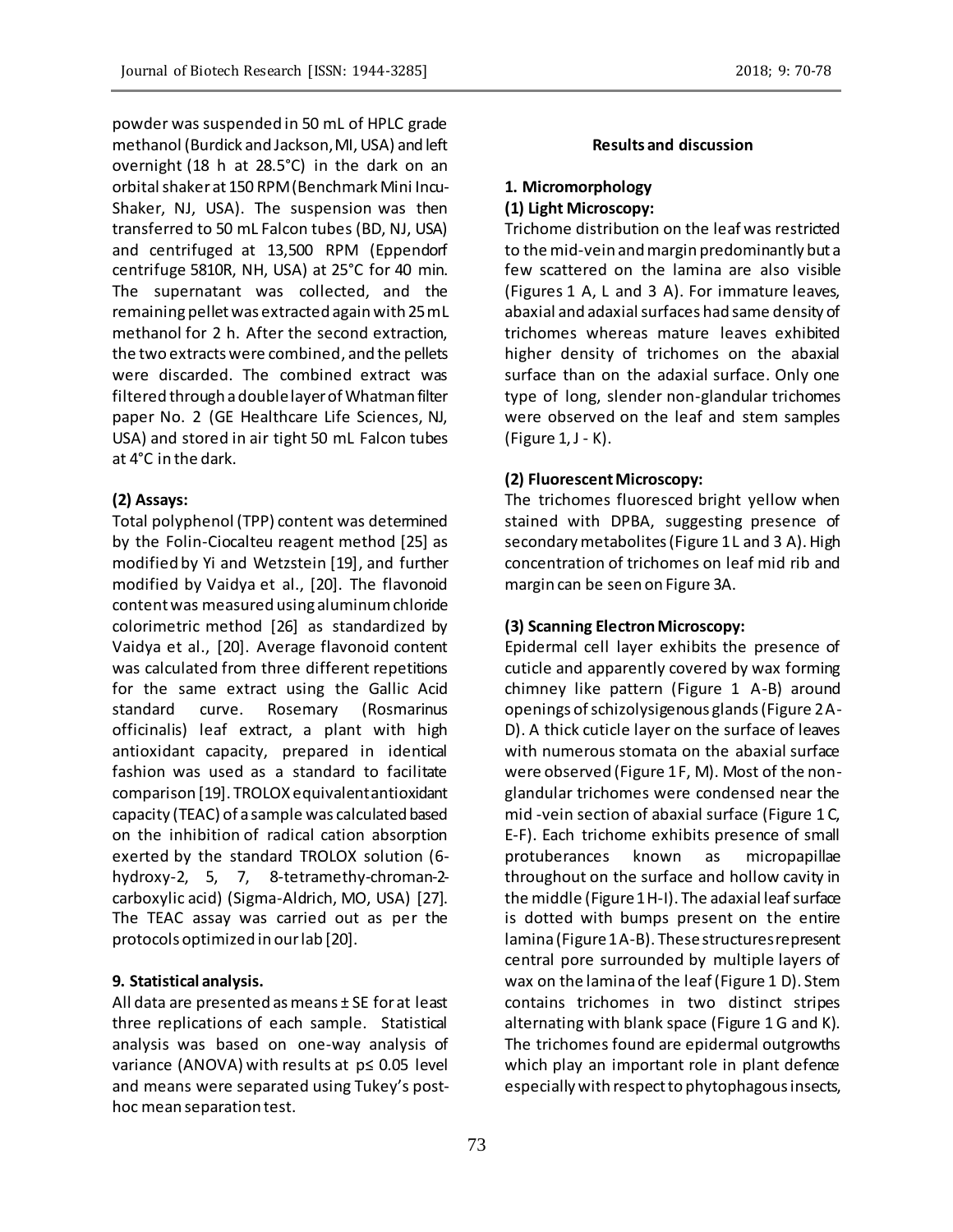

**Figure 1.** Micromorphology of *M. koenigii* leaf and stem. A-I and M are SEM images, J and K are light microscopy results, and L represents fluorescent imaging of trichomes on the abaxial surface of the leaf. **A:** Adaxial surface of the leaf exhibiting non-glandular trichomes confined to mid vein. **B:** Magnified view of a bump present on the lamina. Central pore surrounded by multiple layers of wax. **C:** Abaxial surface of the leaf and trichome arrangement. **D:** A pore at the margin of the leaf. **E-F:** Magnified view of a single trichome and their arrangement on the mid vein of the abaxial leaf surface. **G:** Trichome distribution on the stem exhibits bald and populated streaks. **H-I:** Magnified view of trichome presents micropapillae on the surface and hollow cavity in the middle. **J-K:** Light microscopic images exhibit trichome distribution on the leaf and stem. **L:** In the presence of fluorescent stain DPBA, trichome indicate presence of secondary metabolites. **M:** Partial removal of wax by dipping leaf in chloroform for a minute to reveal stomata.

avoiding insect feeding and oviposition responses and the nutrition of larvae [12].

#### **2. Histology of stems and leaves**

Leaves and stem sections stained with Safranin O and Fast green provided a basic understanding of the structure.

## **(1) Stem anatomy:**

Cross section of a stem exhibits uniseriate epidermis covered with cuticle followed by many layers of cortical region (Figure 2 A). Outer three to four cortical layer cells reveal presence of starch. Thin walled parenchymatous pith is present in the center and between cortex and pith vascular bundles are arranged. A section of stem at higher magnification reveals the presence of schizolysigenous oil glands (black arrows) and calcium oxalate crystals (white arrows) in the cortex region (Figure 2 B). The schizolysigenous oil glands are present close to the upper epidermis and many suspended cells are visible in the cavity of these glands (Figure 2 C and D).

#### **(2) Leaf anatomy:**

Leaves on both surfaces and stem section possess uniseriate epidermis covered externally by a thick layer of cuticle. Internal structures such as secretory cells and lysigenous cavities were found (Figure 2). Leaf margin is serrated and contains large oil gland.

On the basis of SEM and anatomical studies, it is clear that schizolysigenous glands are present close to the surface in stem and near upper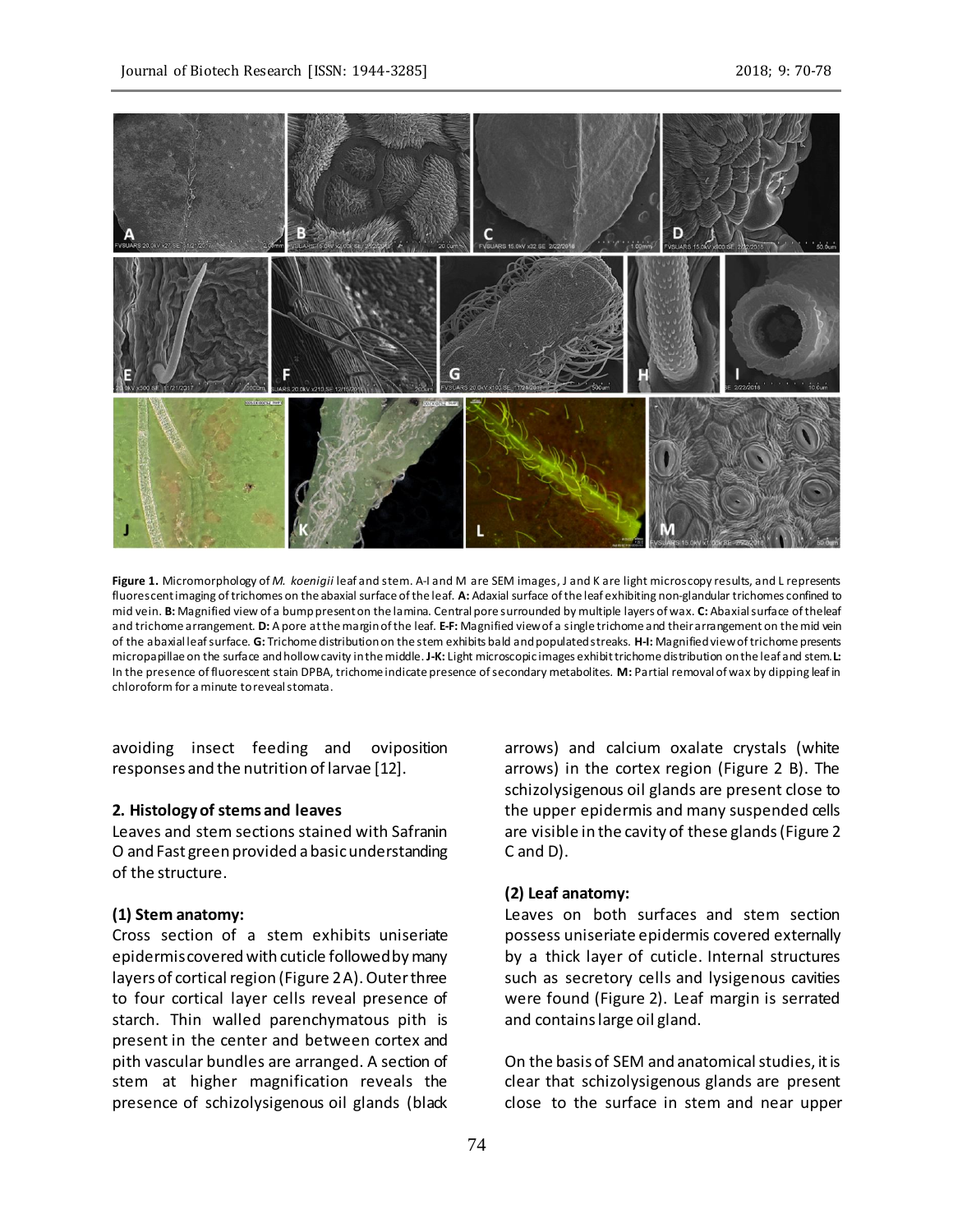

**Figure 2.** Histology of *M. koenigii* stem and leaf. Permanent slides were prepared, and Fast green and Safranin O staining were used to reveal internal structures. **A:** Cross section of stem showing single layered epidermis covered with cuticle followed by cortical region. Thin walled parenchymatous pith is present in the center and between cortex and pith vascular bundles are arranged. **B:** A section of stem at higher magnification to show schizolysigenous oil glands (black arrows) and calcium oxalate crystals (white arrows) in the cortical region. **C-D:** General and magnified anatomy of a leaf. Schizolysigenous oil glands are present close to the upper epidermis. Leaf margin contains large oil gland. (**Sc:** sclerenchymatous layer, **p:** phloem, **x:** xylem)

**Table 1.** Biochemical assays to study secondary metabolite profile of M. koenigii and antioxidant capacity.

| Murraya koenigii Antioxidant Potential |                                         |                              |
|----------------------------------------|-----------------------------------------|------------------------------|
| #                                      | Assays                                  | Average                      |
|                                        | <b>Total Polyphenol Content</b>         | 547.46 $\pm$ 11.56 mg/g GAE  |
|                                        | <b>Flavonoid Content</b>                | $210.64 \pm 4.80 \,\mu g/mL$ |
|                                        | TROLOX Antioxidant Capacity measurement | $400.88 \pm 79.61$ µmol/g    |

epidermis in leaves. Leaf margins contain this gland which opens out through a pore (Figure 1D and 2D).

### **3. Surface Area calculation of leaves**

The average cut off length for immature and mature leaves was 1.50 cm and 2.75 cm, respectively. Five leaves each were selected to calculated surface area. On an average, immature leaf area was  $115$  mm<sup>2</sup> and for the mature leaf the surface area was 200 mm<sup>2</sup>.

## **4. Biochemical assays**

The TPP content registered an average of 547.46 mg/g Gallic Acid Equivalent (GAE). A preliminary study conducted previously showed the TPP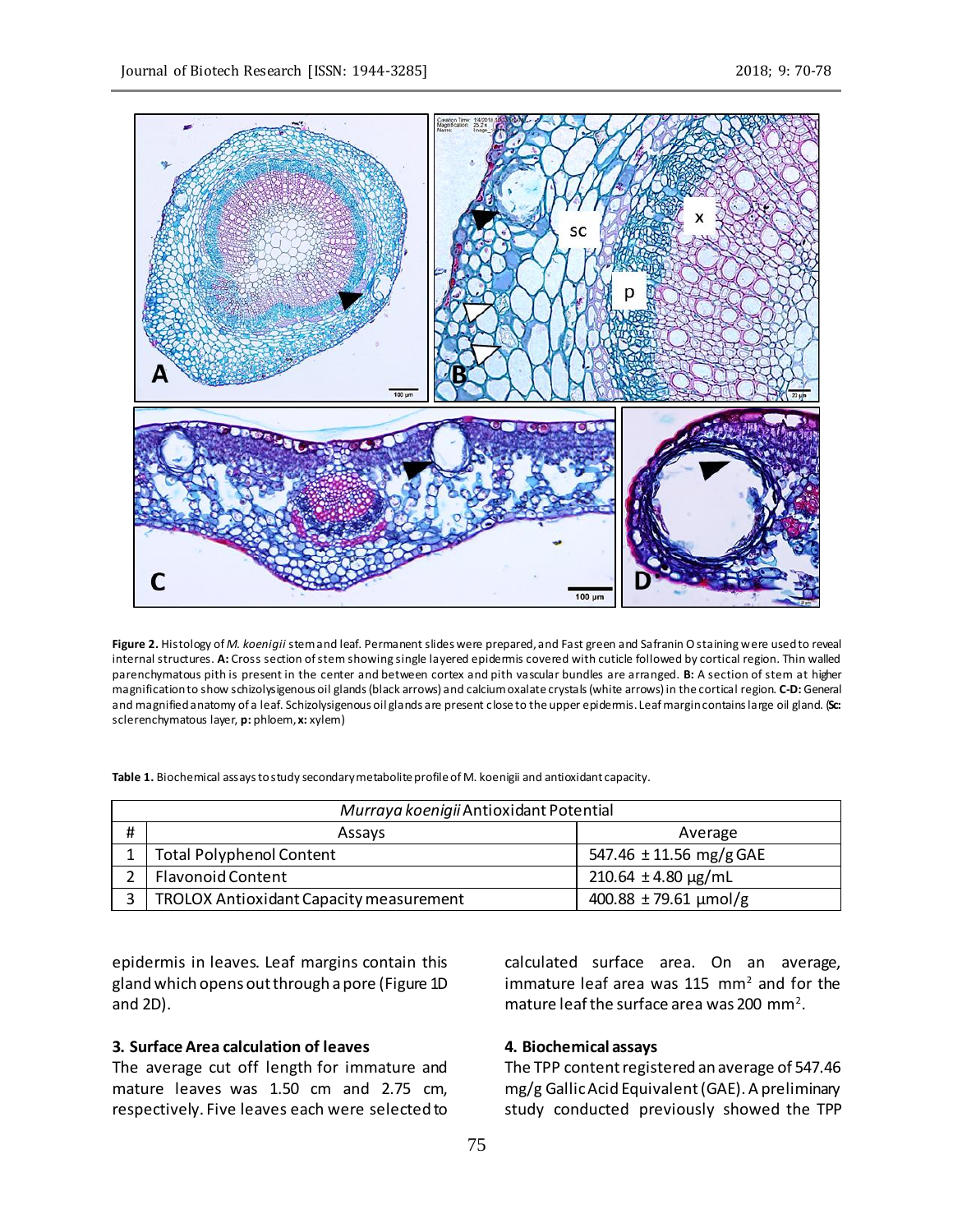![](_page_6_Figure_2.jpeg)

**Figure 3.** DPBA fluorescent staining of trichomes to facilitate counting of trichomes at two developmental stages of *M. koenigii leaf*.

content lower for Rosemary (443.23 mg/g) which was also used as an internal standard. The TEAC assay measurement results for the leaf extracts on average was 400.88 µmol/g. The total Flavonoid content in the extract registered an average of 210.64 μg/mL (Table 1).

Polyphenol supplements are found in several medications [28]. Polyphenols are known to play a role in reducing oxidative stress and preventing degenerative diseases such as cardiovascular disease and cancers [29]. Similarly, flavonoids have been found to play a role in regulation of cholesterol levels [30, 31]. Flavonoids regulate the concentration of low-density lipoproteins (LDL) and high-density lipoproteins (HDL). LDL are detrimental to our circulatory system, increasing our risk of heart disease. HDL, on the other hand, carry LDL to the liver for elimination, and have anti-inflammatory effects. In this way, flavonoids can help in improving heart health.

Curry leaf extracts have shown anticancer activity on MDA-MB-231 human breast cancer cell line [32]. Leaf extract analysis revealed the presence of significant number of flavonoid compounds such as myricetin, quercetin and epicatechin. These compounds were shown to

be effective in the growth inhibition of breast cancer cells. In addition, the curry leaf extracts contain minerals which are important for the maintenance of normoglycemia or normal glucose content of blood [33]. Curry leaf extracts can also be added to meat as antioxidant since they show considerable levels of total phenolics and antioxidant properties when measured in terms of free radical scavenging and reducing activity [34].

#### **Conclusions**

Plants are used for their flavors and aromas in various cuisines around the world in addition to their health benefits. This research was conducted to form an understanding of the micromorphology and histology of *M*. *koenigii*  leaf and stem to understand the presence and location of secretory structures that may be involved in the synthesis of compounds that are beneficial to health.

The activity of medicinal plants is closely related to their secondary metabolites that are sometimes present in the essential oil of aromatic plants. The morphology, distribution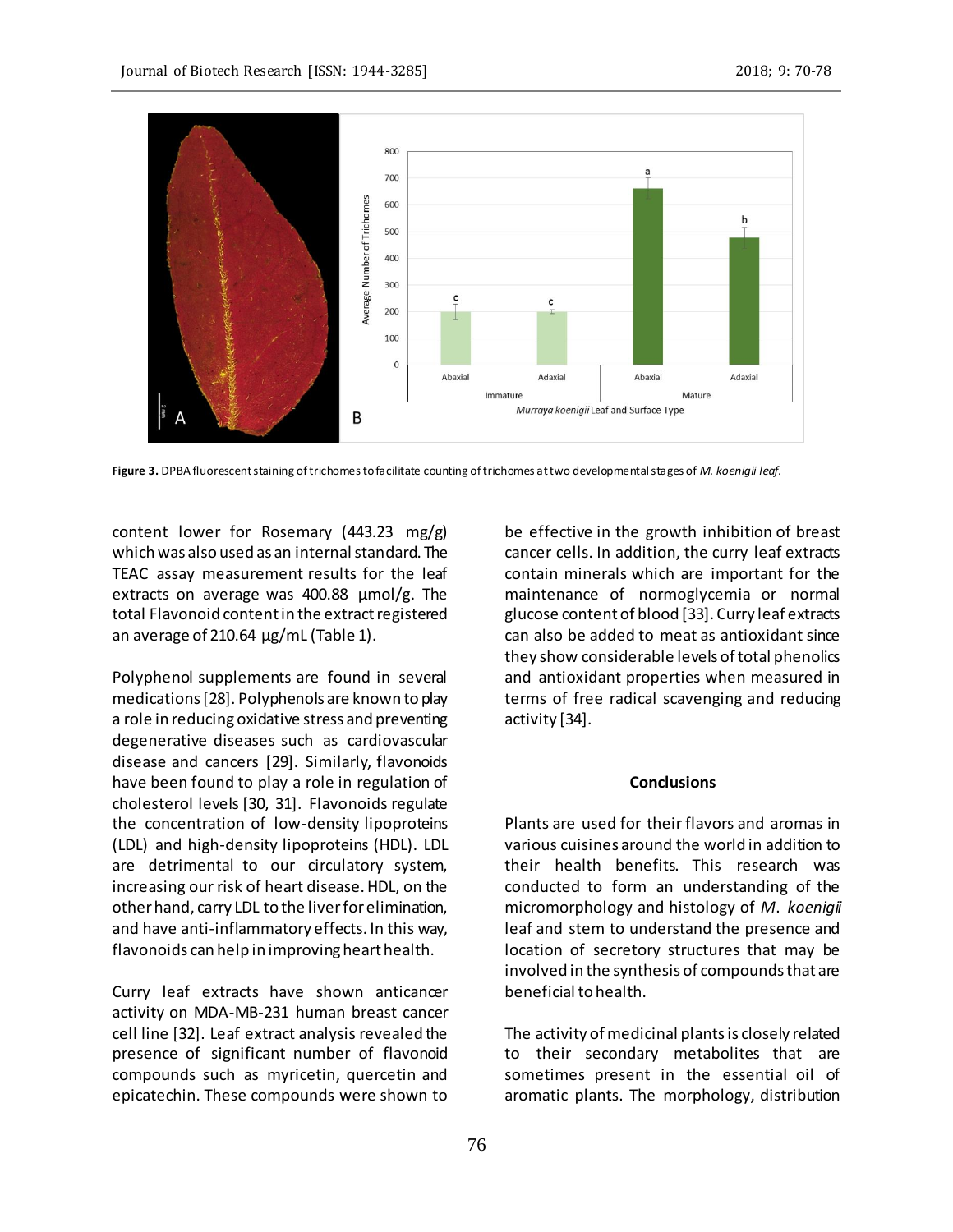and histochemistry of the secretory structures in plant families are well documented but little information is available on the morphology and structural aspects of secretory bodies in *M*. *koenigii*, apart from the observation that the essential oil is produced in schizolysigenous glands. Though this tree grows predominantly in Indian subcontinent, its culinary use has introduced it to many parts of the world. Study of trichomes, secretory glands, morphology and anatomical features provide valuable insights into desirable characters needed for the breeding programs to improve an economical crop. This study clearly highlights characters that can help in developing drought tolerant cultivars on the basis of the extent of cuticle on the plant surface and presence of sclerenchymatous ring between cortex and vascular bundles to reduce evapotranspiration. Commercially desirable cultivars may be selected on the basis of number of secretory glands present in the unit area of plant tissue.

#### **Acknowledgements**

K. Soundappan would like to thank the MS Biotechnology graduate students in the Joshee Lab, Fort Valley State University (FVSU) for their assistance and guidance.N. Joshee would like to thank Agricultural Research Station, FVSU for providing financial assistance.

#### **Reference**

- 1. Parrota JA: Healing plants of peninsular India. CABI Pub, USA; 2001: 639.
- 2. Prajapati ND, Purohit SS, Sharma AK, et al.: A handbook of medicinal plants: A complete source book. Agrobios India; 2003:401.
- 3. Bonde SD, Nemade LS, Patel MR, et al. 2007. *Murraya koenigii* (Curry leaf): Ethnobotany, phytochemistry and pharmacology - A Review. IntlJ Pharma Phytopharma Res 4(5):45-54.
- 4. Calabrese V, Cornelius C, Mancuso C, et al. 2008. Cellular stress response: a novel target for chemoprevention and nutritional neuroprotection in aging, neurodegenerative disorders and longevity. Neurochem Res 33(12):2444-2471.
- 5. Sharif K, Khalid UK, Yusuf M. 2007. Chemical constituents from stem barks and roots of *Murraya koenigii* (Rutaceae). Malays J Anal Sci. 11:173-176.
- 6. Tachibana Y, Kikuzaki H, Hj N, et al. 2001. Antioxidative activity of carbazoles from *Murraya koenigii* leaves. J Agric Food Chem. 49(11):5589-5594. DOI: 10.1021/jf010621r.
- 7. Tachibana Y, Kikuzaki H, Lajis NH, et al. 2003. Comparison of antioxidative properties of carbazole alkaloids from *Murraya koenigii* leaves. J Agric Food Chem. 51:6461-6467.
- 8. Jain M, Gilhotra R, Singh RP, et al. 2017. Curry leaf (*Murraya koenigii*): A spice with medicinal property. MOJ Biol Med. 2(3):00050.
- 9. Ningappa MB, Dinesha R, Srinivas L. 2008. Antioxidant and free radical scavenging activities of polyphenol enriched curry leaf (*Murraya koenigii* L.) extracts. Food Chem. 106:720-728.
- 10. Biswas AK, Kondaiah N, Anjaneyulu ASR. 2006. Effect of spice mix and curry leaf powder (*Murraya koenigii*) on the quality of meat and precooked chicken patties during refrigeration storage. J Food Sci Technol. 43:438-441.
- 11. Das AK, Rajkumar V, Dwivedi DK. 2011. Antioxidant effectof curry leaf (*Murraya koenigii*) powder on quality of ground and cooked goat meat. Int Food Res J. 18:559-565.
- 12. Bisio A. 1999. Glandular hairs and secreted material. In Salvia blepharophylla Brandegee Ex Epling grown in Italy. Ann Bot. 83(4):441-452. doi:10.1006/anbo.1998.0838.
- 13. Jarald EE, Sheeja E, Parial S, et al. 2008. Morphoanatomy of stems of *Murraya koenigii* Spreng. J Biol Sci. 8(3):654-658.
- 14. Curtis JD, Lersten NR. 1990. Internal secretory structures in *Hypericum* (Clusiaceae): *H. perforatum*L. and *H. balearicum* L. New Phytol. 114:571-580.
- 15. Thomas V. 1991. Structural, functional and phylogenetic aspects of the colleter. Ann Bot. 68(4): 287-305.
- 16. Duke SO. 1994. Glandular trichomes, a focal point of chemical and structural interactions. Int J Plant Sci. 154:107-118.
- 17. Fahn A. 2000. Structure and function of secretory cells. Adv Bot Res. 31:37-75.
- 18. Meena S, Sarma RK, Dwivedi V, et al. 2017. Transcriptomic insight into terpenoid and carbazole alkaloid biosynthesis, and functional characterization of two terpene synthases in curry tree (*Murraya koenigii*). Sci Rep. 7:44126. DOI: 10.1038/srep44126.
- 19. Yi W, Wetzstein H. 2010. Biochemical, biological and histological evaluation of some culinary and medicinal herbs grown under greenhouse and field conditions. J Sci Food Agric. 90:1063-1070.
- 20. Vaidya BN, Brearley TA, Joshee N. 2013. Antioxidant capacity of fresh and dry leaf extracts of sixteen Scutellaria species. J Med Active Plants. 2(3):42-49.
- 21. Heinrich G, Pfeifhofer H, Stanbentheiner E, et al. 2002. Glandular hairs of *Sigesbeckia jorullensis* Kunth (*Asteraceae*): Morphology, histochemistry and composition of essential oil. Ann Bot. 89:459-469.
- 22. Wollenweber E: Flavones and flavonols. In The flavonoids: advances in research. Edited by Harborne JB, Mabry TJ. London: Chapman and Hall; 1982.189-259.
- 23. Vaidya BN, Jackson CL, Perry ZD, et al. 2016. *Agrobacterium*mediated transformation of thin cell layer explants of